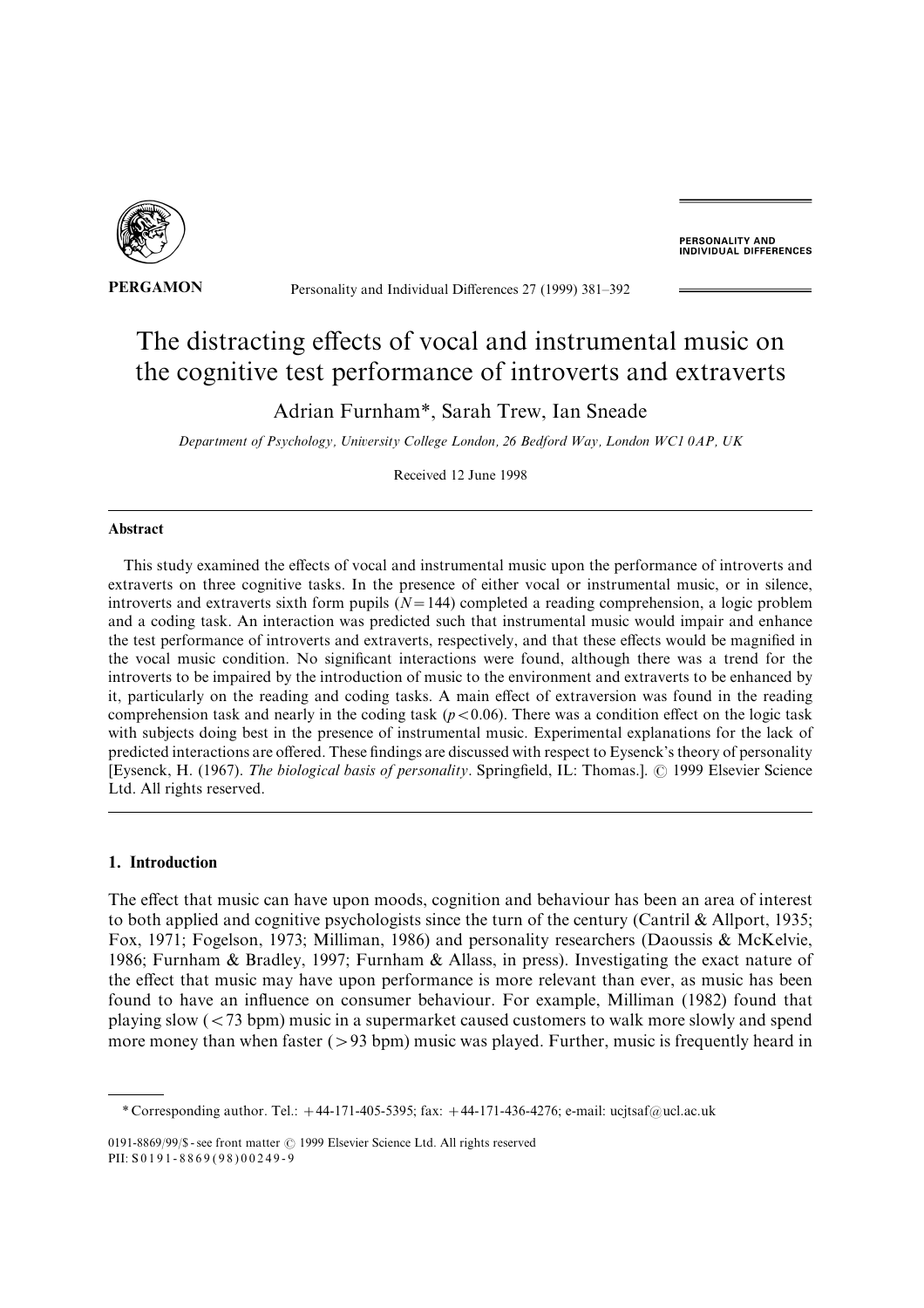the workplace, from factory floors to offices, accompanying tasks requiring varying levels of skill and concentration (Henderson, Crews & Barlow, 1945; Smith, 1961; Fox & Embrey, 1972).

Advances in technology have meant that being able to listen to music at home is an affordable option for most individuals and the invention of portable radios and cassette and CD players has meant that music can be readily available to the individual in any setting at any time. Thus, music may now frequently accompany studying and the question of how it may affect comprehension and learning is an important practical issue. Cantril and Allport reported in 1935 that the majority of students,  $68\%$ , studied whilst listening to their radios and it is quite likely, given the increased availability of music and the relatively low cost of equipment to play it on, that today this percentage would be much greater.

Playing music in the workplace is a tradition dating back to at least the turn of the century, where music was used primarily in an attempt to lift spirits and relieve tedium and boredom. Early research into the effects of music in the workplace suggested that 'easy listening' (which was sometimes termed 'industrial music') was most appropriate for routine activities (McGehee  $\&$ Gardner, 1949), as it helped to relieve tension and boredom associated with these types of tasks. Smith (1961) found evidence for this in the attitudes of key-punch operators listening to music during break periods between complex mental activities. It was shown that attitudes to the music were universally positive; all subjects wanted the music to be a permanent feature in their office and  $90\%$  said they were happier when the music was playing. However, the music had no significant effect on task performance. Early research thus indicated that whilst music induced positive attitudes towards work and improved mood, it did not seem to have any noticeable effects on productivity or performance (Smith, 1961). This has been supported by a more recent study by Perrewe and Mizerski (1987) who saw that music had no effect on how subjects perceived tasks, be they complex or simple.

However, there have been inconsistencies in the results of studies looking into the effects of music on task performance as opposed to perception. In a review of the research completed in this area, Uhrbrock (1961) noted that factory workers preferred to work where music was played rather than where it was not played, but also that not all workers liked music while they worked, with between 1 and  $10\%$  of them being annoyed by it. Further, music can have adverse effects on the output of individual employees (Furnham  $\&$  Bradley, 1997).

Investigations into the effects of music on performance have focused mainly upon different musical styles (Sogin, 1988) or characteristics of the music such as volume (Wolfe, 1983) or complexity (Furnham  $\&$  Allass, in press) and have produced mixed results. Fogelson (1973) saw that popular instrumental music significantly reduced scores on a reading comprehension test and this was an effect also seen in a study by Williams (1961). Williams (1961) also found that classical music had no effect on performance, unlike Rauscher, Shaw and Ky  $(1993)$ , who found that listening to Mozart resulted in a significant improvement in spatial I.Q. scores. Some researchers, such as Sogin (1988), have failed to show any significant effect of music (in this case, jazz, pop and classical) on task performance, while Furnham and Bradley (1997) have shown that pop music can significantly impair task performance.

Furnham and Allass (in press) looked at the effects of complex and simple music, as rated on factors such as tempo, repetition, melodic complexity and instrumental layering and saw that there was no significant effect of musical complexity on performance. However, in a similar vein, Kiger  $(1989)$ , found that scores in a reading comprehension test were significantly higher in a 'low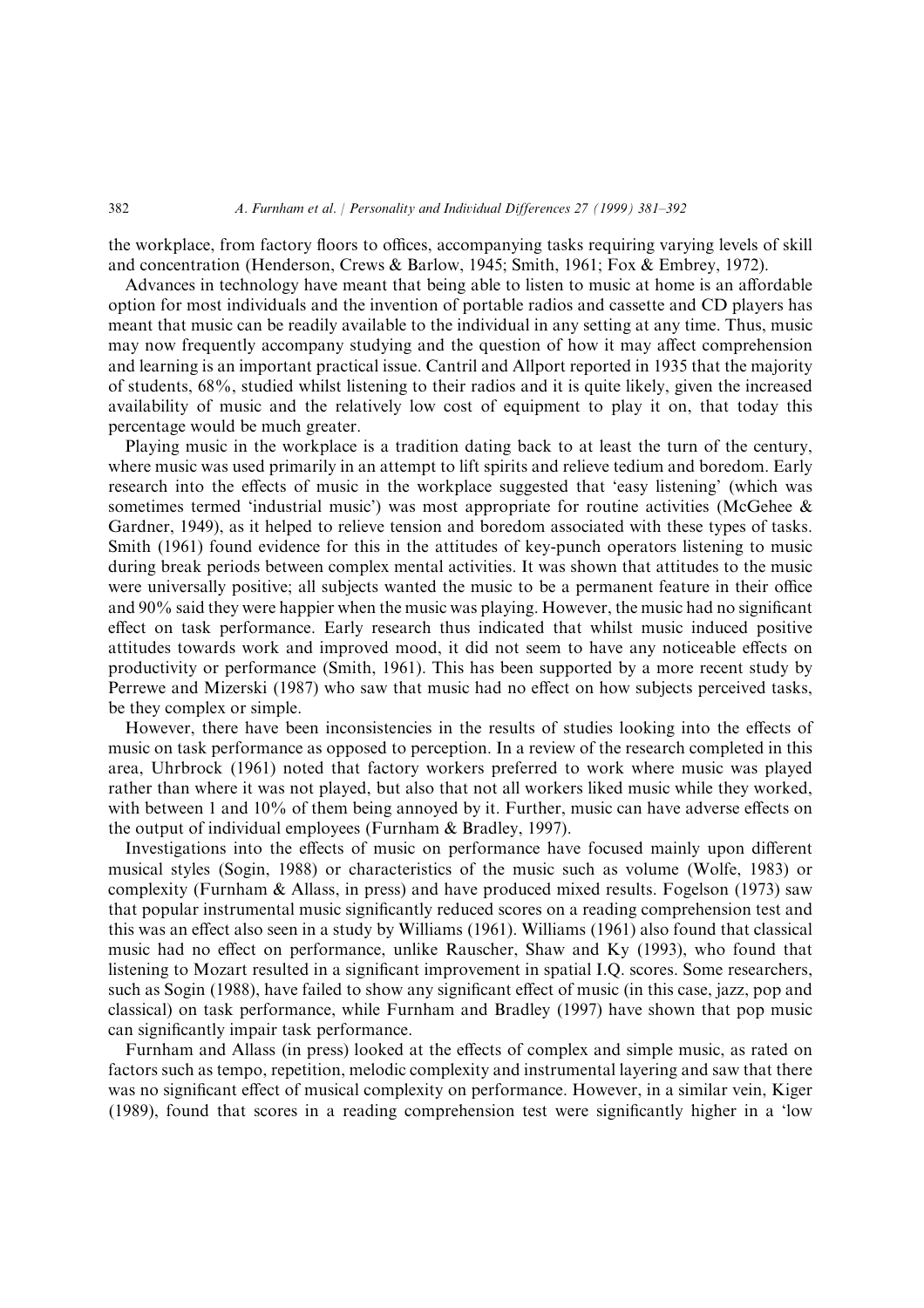information-load music' condition than either a silent condition or a 'high information-load music' condition, where 'information-load' was measured by tonal range, repetition and rhythmic complexity. The present studies aim to look at the effect of vocal and instrumental music when compared to silence. Vocals contribute to the complexity and information load of the music and there are few studies which have looked at their effects. This study also takes into account the personality types of the individual subjects, namely their level of arousal.

The conflicting results seen in these studies could be due, at least in part, to the types of tasks used to assess performance. The most frequently employed tasks appear to be reading comprehension tests (Freeburne & Fleischer, 1952; Kiger, 1989) and tests of short term memory (Belsham & Harman, 1977; Salamé & Baddeley, 1990; Vitulli & McNeil, 1990; Furnham & Allass, in press), and others have included the Stroop test (Houston  $\&$  Jones, 1967; Parente, 1976) and motor tasks (Kjellberg  $\&$  Sköldström, 1991). Strong evidence for the type of task having an influence on the capacity of music to distract comes from a study by Konz  $(1962)$ , who saw that letter-matching task scores were significantly negatively improved by the presence of music, whereas scores on a manual assembly task were not significantly affected by the same music. Similarly, Furnham and Bradley (1997) found that reading comprehension scores were significantly affected by the presence of pop music, yet this music had no significant effect on scores on immediate and delayed free recall memory tests. This implies that the characteristics of the particular task may play an important role in the effect that the music has on performance. For this present study, a reading comprehension, a logic problem and a coding task have been chosen as the experimental tasks. The reading comprehension and the logic problem were chosen as they require skills which are also needed in academic homework, e.g. clear logical thinking, language comprehension and interpretation. The coding task, requiring good hand-eye co-ordination, was chosen as a contrast to the other tasks.

In his review into the effects of music at work, Uhrbrock  $(1961)$  acknowledged that music has an arousing effect on individuals. He noted that feelings of euphoria can be experienced during periods of musical stimulation and that these have a physiological basis\ where there is an increase in blood pressure in some individuals in response to music. As it had been shown that carrying out repetitive tasks, such as assembly work, leads to a drop off in arousal and attention, and hence efficiency, after a relatively short period (Murrell, 1962), Fox and Embrey  $(1972)$  hypothesised that introducing music at the end of the active period for the task would result in sustained arousal. When the natural arousal caused by the task had dropped-off, then music would act as an arousing stimulus and would maintain arousal levels, ultimately leading to sustained efficiency. Indeed, it was found that workers checking metal parts for defects who were exposed to music after a period of time did detect significantly more faults than those who did not hear any music.

Despite the recognition of the potential for auditory stimulation to affect arousal levels in the individual, there has been little appreciation of individual differences in optimum levels of arousal. The Eysenck (1967) theory of personality holds individual variation in cortical arousal as its central issue. His theory describes and explains the differences between introverts and extraverts in terms of internal arousal[ He argues that introverted individuals have a lower optimum cortical arousal level than extraverted individuals, whose optimum arousal level is high. Therefore, introverts and extraverts differ in the amount of externally derived stimulation that they require to reach their optimum point of arousal. Due to their lower neurological threshold of arousal, introverts do not need as much external stimulation to reach their optimum level of functioning and so are satisfied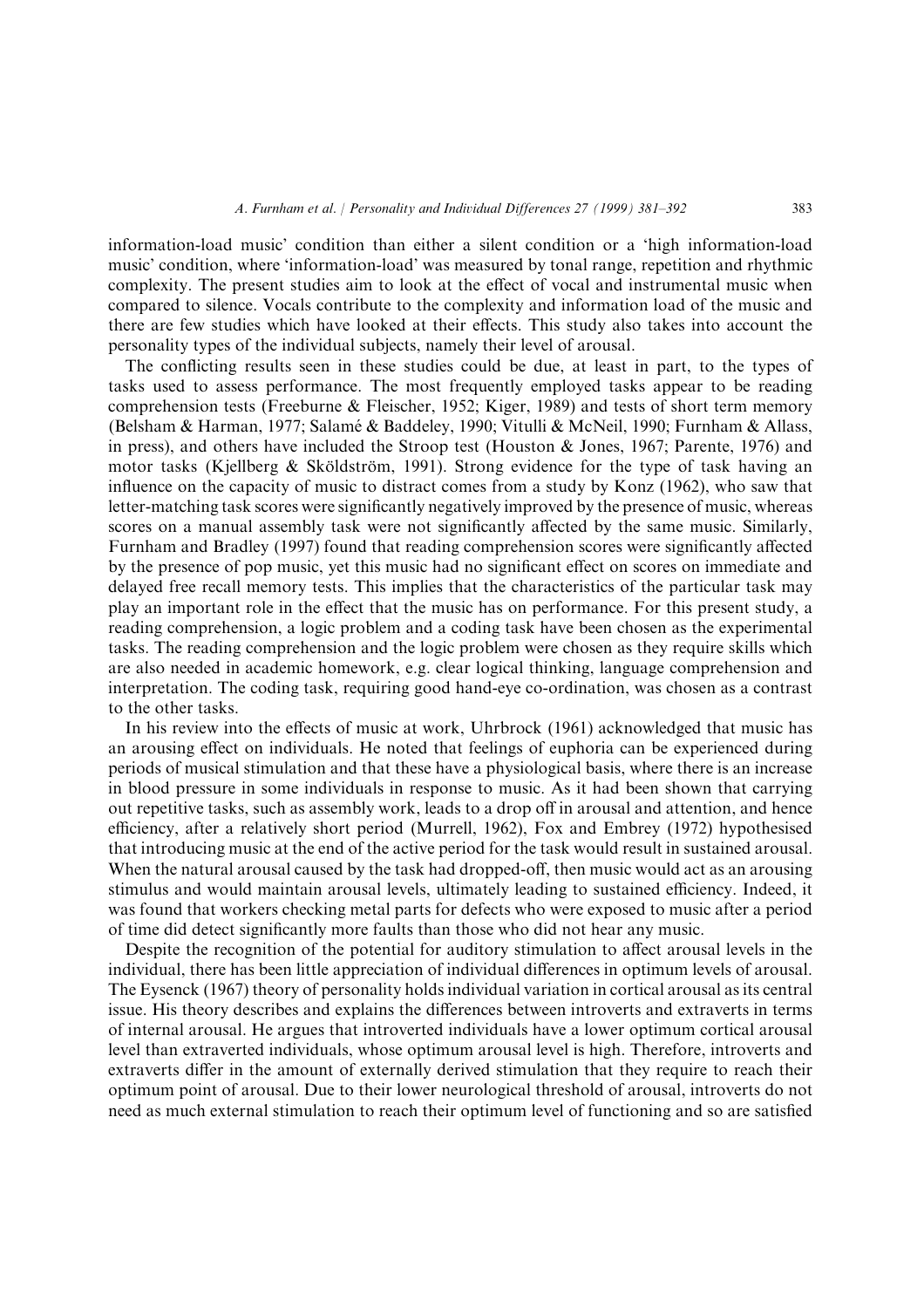#### 273 A. Furnham et al. | Personality and Individual Differences 27 (1999) 381–392

at much lower intensities of stimulation. If they are subjected to stimulation which pushes them over their optimum functioning threshold\ introverts experience an inhibition of excitation and become aversive to the over-stimulating environment; their performance on a task will deteriorate. Those individuals classified as extraverts need more external stimulation to reach their optimum functioning level and this encourages them actively to seek out stimulation in the environment. The Eysenck (1967) theory of personality is similar in many respects to Vermolayeva–Yomina's  $(1964)$  concept of weak (introvert) and strong (extravert) nervous systems, the weak system being characterised by high cortical arousal and the strong system by low cortical arousal. Campbell and Hawley (1982) saw evidence of this stimulation-seeking behaviour in extraverts and stimulationavoidance in introverts in an investigation looking at the study habits of these two personality types in a library. It was found that introverts were significantly more likely to choose to study in a quiet area of the library away from noise and activity, whereas extraverts consciously sought out busier study areas which provided the opportunity for social interaction. Further, introverts and extraverts have been shown to differ in their habits when it comes to studying to music, with extraverts choosing to listen to music whilst studying on more occasions than introverts (Furnham & Bradley, 1997) and extraverts reporting to study twice as much  $(50\%$  of the time) as introverts  $(25\%$  of the time) in the presence of music (Daoussis & McKelvie, 1986).

There have been various studies which report differences between the performance of introverts and extraverts when faced with a distracter. Furnham, Gunter, and Peterson (1994) examined the distracting effects of television on cognitive processing. Subjects completed two reading comprehension tasks, one in silence and one in the presence of an operating television. As predicted, it was found that there was a significant interaction between personality type and condition; the extraverts and introverts both performed better in silence, but the extraverts performed better than the introverts in the presence of television distraction[ This result was attributed to the television drawing on cognitive resources required for the reading comprehension. Morgenstern, Hodgson, and Law (1974) found that extraverts tended to perform better in the presence of a distracter than in silence, whereas introverts functioned less efficiently in its presence. Subjects were required to attend to and remember specific words from a list read to them, either in silence or whilst being distracted by German or English words, or distortions of these. The detrimental effects of distraction on short-term memory varied as a function of extraversion, where the most extraverted subjects remembered more words when distractions were present than when in silence. The most introverted individuals, however, remembered fewer words whilst being distracted. Other studies have looked at music as the distracter. Furnham and Bradley (1997) also found that, in the presence of pop music songs separated by a male voice\ scores on a reading comprehension test and scores on a delayed recall short-term memory test were significantly reduced for introverts and significantly increased for extraverts. In an investigation into the effects of complex and simple music (as rated on factors such as instrumental layering and tonal complexity) in comparison to silence, Furnham and Allass (in press) found that there was a marked (yet non-significant) trend for the performance of introverts to deteriorate with music, and for this performance to deteriorate further as the complexity of the music increased. Extraverts, on the other hand, showed improvement in performance as the complexity of the music increased, with the most superior performance being seen in the complex music condition. These studies provide support for Eysenck's theory of personality.

This study therefore hypothesises that extraverts will be positively and introverts will be nega-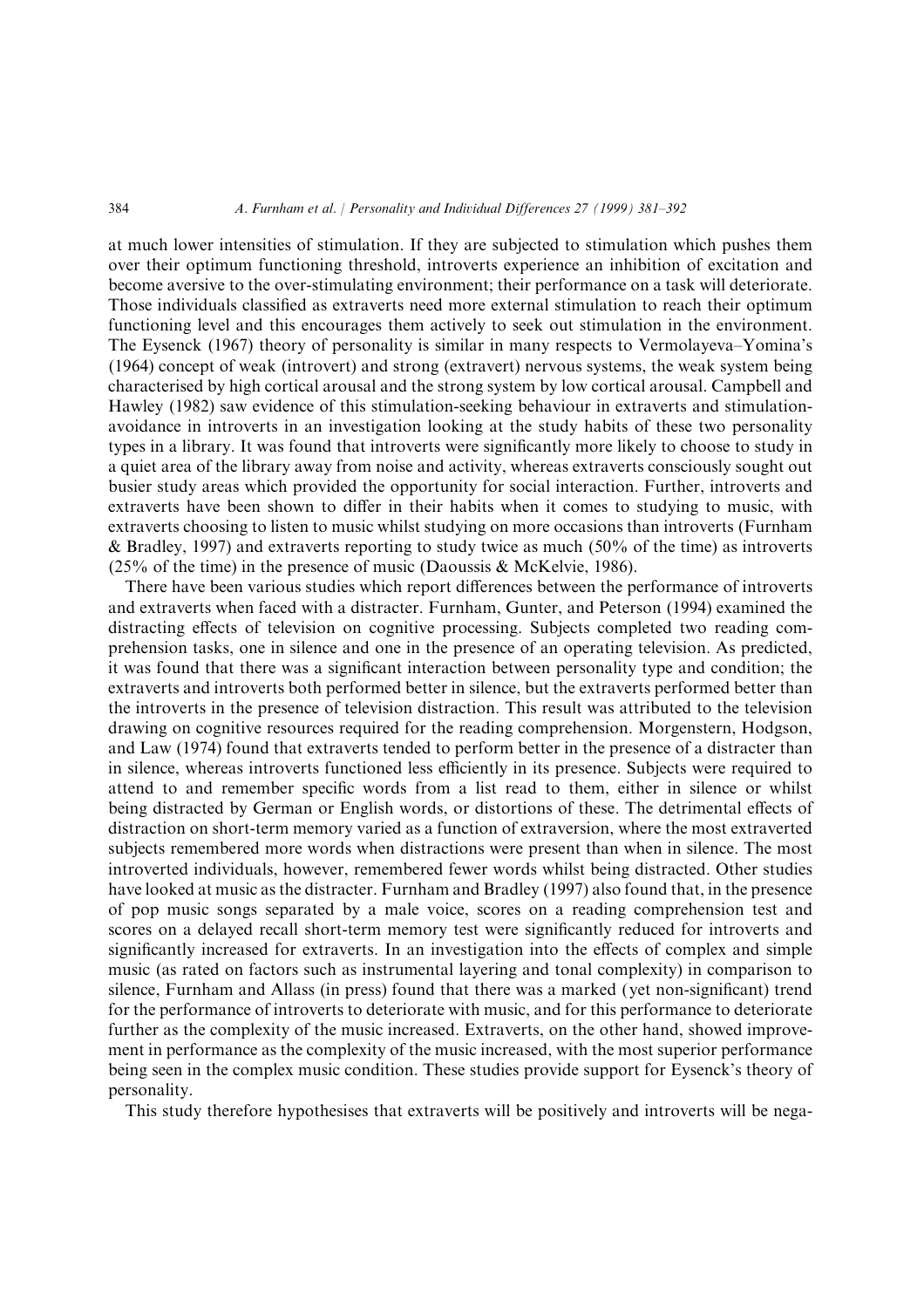tively affected by the instrumental music in the environment in which they are working, and that when vocals are added, these (deleterious) effects will be amplified. It is also hypothesised that there will be no difference between scores for the two personality types in silence. There is evidence from a number of studies that vocals are particularly distracting (Belsham  $\&$  Harman, 1977). Salamé and Baddeley (1989) found a clear effect of irrelevant speech on immediate serial recall of visually presented digits, where irrelevant speech significantly increased the amount of errors made by the subjects. Jones, Miles and Page (1990) also looked into the effects of irrelevant speech and showed that its deleterious effects were dependent on the speech being meaningful. It is logical to say that this effect could equally apply to lyrics in songs. The presence of vocals in a piece of music should mean that the information-load of the music is greater than an identical piece without vocals (Kiger, 1989). Therefore, introverts should find vocal music even more distracting than instrumental music, when compared to silence, as it is more arousing. Extraverts, on the other hand, should benefit from the stimulation induced by both types of music, and their performance should be greatest for the condition offering the most arousal, i.e. the vocal music condition. Further, the nature of the task completed in the presence of distraction is relevant. The more involving the task and mental processing required, the greater the effect of distracting music. Hence it was predicted that there would be a significant interaction (personality  $\times$  condition) for the reading comprehensions, but not the coding.

## 2. Method

## 2.1. Participants

142 sixth form students from two British secondary schools took part in the experiment. The ages of the subjects ranged from 16 to 18 years (mean age =  $16.91$  years); 111 were male and 31 female. All subjects reported their first language to be English.

### 2.2. Materials

The subjects initially completed the Eysenck Personality Questionnaire (Eysenck  $\&$  Eysenck, 1975) in silence, to assess their level of extraversion. The subjects also completed three tasks, in the presence of either vocal music, instrumental music or in silence. The musical tracks that were chosen were instrumental versions and vocal versions of the same tracks; the background to the vocal version being identical to the instrumental version. Tracks with these two types of versions were deliberately chosen so that any differences between responses to them could be attributable to the vocals. The tracks chosen were (in this fixed order): "Shine" by Monaco (72 bpm); "Papa was a Rolling Stone" by Was Not Was (114 bpm); "Change the World" by Eric Clapton (50 bpm) and "What Do You Want From Me?" by Monaco (74 bpm). The mean tempo of these tracks was 77.5 bpm. Retrospectively, it would have been preferable to pretest the music for arousal on a group of introverts and extraverts to assure its appropriateness in this study[ The participants were given three tests. One was a reading comprehension test taken from the GMAT (graduate admission tests) (Martison, 1992) range of tests and was intended to tap in on skills associated with academic study, i.e. comprehension and accurate question answering. This consisted of a 400 word passage,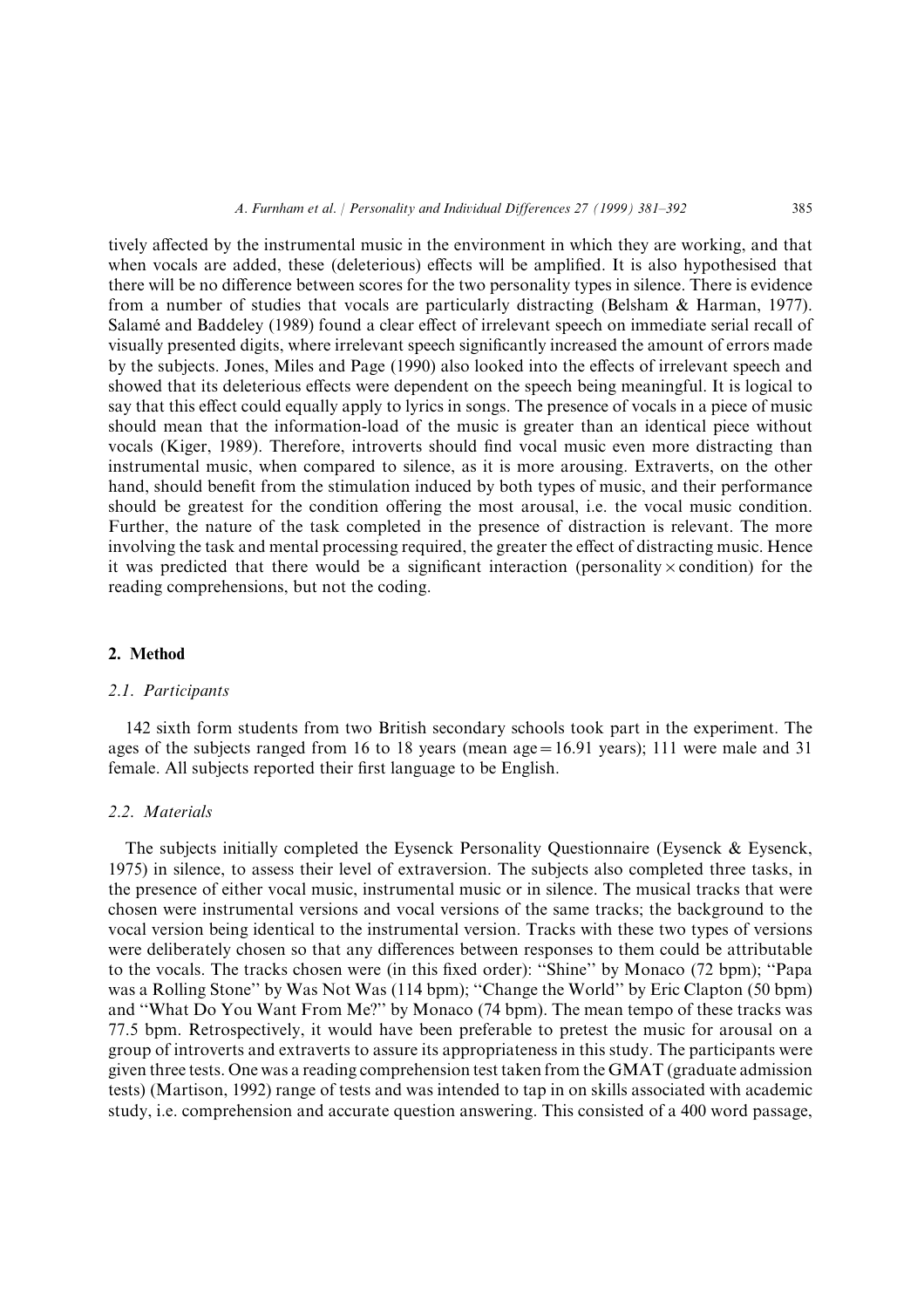#### 275 386 A. Furnham et al. | Personality and Individual Differences 27 (1999) 381–392

followed by six multiple choice questions, each with five options. The participants were given  $10$ min to complete this test and scored 2 points for each correct answer. This was the same reading comprehension test used in the studies by Furnham and Bradley (1997) and Furnham and Allass  $(in press)$ . A second test was a logic problem taken from the LSAT  $(Law School$  Admission Test $)$ (White, 1997) range of tests and this required logical deduction, clear thinking and good analytical skills. This consisted of a 90 word paragraph describing a physical situation, containing 3 rules, followed by six multiple choice questions, each of five options, where only the correct answer could satisfy the rules stated. Subjects were given 9 min to complete this test and scored 2 points for every correct answer. The remaining test was a coding task, as used by Sogin (1988). The test comprised of 370 hand/eye co-ordination problems spanning three pages. Subjects were given a key on each page showing a random set of musical notes with corresponding numbers from 0 to 9. Subjects were required to write the symbol corresponding to the given 370 numbers into boxes containing only the numbers. Subjects were given 8 min to complete as many boxes as possible and scored 1 point for every correct box completed. Stopwatches were used to time the tests accurately.

# 2.3. Procedure

The subjects were randomly assigned to three test rooms. Each room of subjects completed the tests in different orders and experienced the background noise conditions in different orders. This was so that ultimately, each test was experienced either first, second or third by one third of the total sample group and that each noise condition was experienced first second or third by a third of the group also.

Each test room was assigned an invigilator to run the session. The subjects were told that the experiment was confidential and that they could cease participation at any time. At the beginning of each test session, all subjects were given the Eysenck Personality Questionnaire (Eysenck  $\&$ Eysenck,  $1975$ ) to complete in silence and were given as much time as needed to do this in, which was about 5 min. Subjects were then required to fill in a pre-test questionnaire, which requested personal details and information about their current level of motivation. Subjects then completed the three tests under the three background noise conditions\ the order and combination of which depended on the group in which they were in. The music was played at a constant, moderately loud level, through the use of a stereo positioned at the front of each classroom. The tests were completed with a minimal pause between each and were timed using a stopwatch. On completing the tests, subjects were asked to rate on a 10 point scale how distracting they found the different types of music, and to indicate on a 7 point scale increasing in  $15\%$  intervals, the percentage of time that they study in the presence of music. The subjects were then debriefed, and thanked for their participation. The session length was approximately  $35$  min.

## 3. Results

The data from the two schools was run separately and then combined. The first school had almost equal numbers of males and females, while the second was all male. There was no difference between the data sets and no more sex difference effects than may be expected by chance.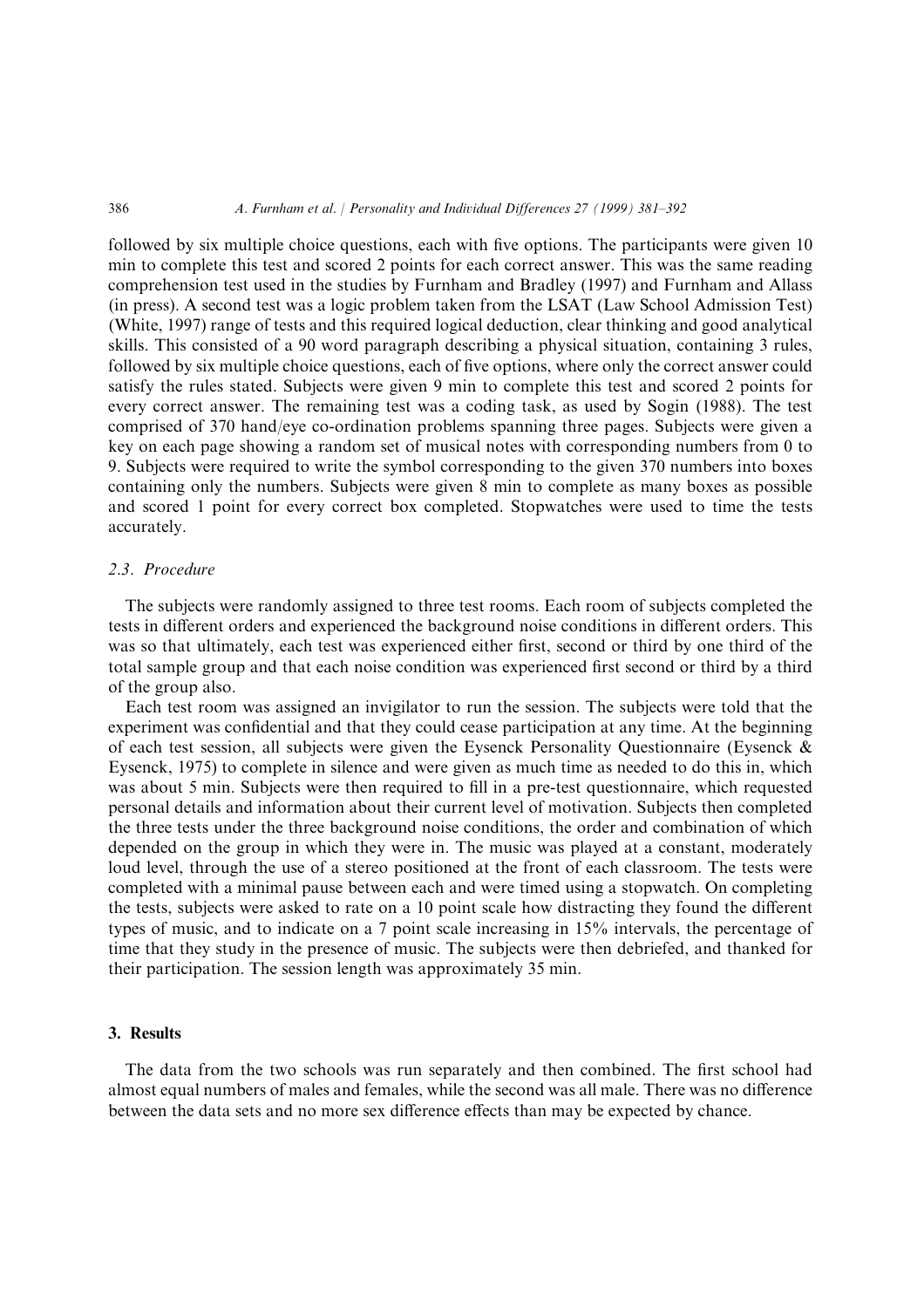The subjects were classified as either introverted or extraverted on the basis of a median split of their scores on the Eysenck Personality Questionnaire. The median score was 16.5 and so 'introverts' were those scoring 16 or less  $(n=71, \text{mean EPQ score of group}=11.0)$  and 'extraverts' were those scoring 17 or more  $(n=71$ , mean EPQ score of group=18.5). The terms 'introvert' and 'extravert' are more suited to describing subjects chosen from extremes of the distribution of EPQ scores, but for convenience they will be used here. The mean EPQ score for the subjects was  $14.5$ , which is slightly higher than that expected for a random sample, which is usually 12 or 13.

Three scores from the coding task, two scores from the reading comprehension and one score from the logic problem were dropped. This was due to them being either unusually low or unusually high. If they were very low, it was implied that the subject did not feel sufficiently motivated to complete the task to the best of their ability.

Table 1 shows the means and standard deviations for introverts and extraverts in silent, instrumental and vocal conditions, for each of the three tests, where  $N=142$ .

The data from each of the three tasks was analysed separately using  $2$  (introversion/ extraversion)  $\times$  3 (vocal/instrumental/silent) between groups ANOVAs. For the reading comprehension, there was a main effect of extraversion  $(F(1, 198)=4.09, p<0.05)$ , no main effect of condition  $(F(2, 138)=0.15$ , ns) and no significant interaction between them  $(F(2, 138)=2.80$ ,  $p < 0.06$ ). For the logic problem there was nearly a main effect of extraversion (F(1, 138) = 3.33,  $p < 0.07$ ), a marginally significant effect for condition  $(F(2, 138)) = 3.14$ ,  $p < 0.05$ ) and there was no interaction  $(F(2, 138)=0.13$ , ns). Likewise in the coding task, there was no main effect of extraversion  $(F(1, 138) = 0.13$ , ns) or condition  $(F(2, 138) = 0.36$ , ns) and no interaction  $(F(2, 138) = 0.92$ ,  $\text{ns}$ ).

Due to the apparent trend in the data, further ANOVAs were carried out on the data yielded by subjects in the top and bottom thirds  $(N=85)$  and quarters of the EPQ score range, in the hope of improving the chances of finding significant main effects or interactions. However, the pattern of the data did not change and none of the hypothesised interactions were significant.

|         |                  | Introvert |              |        | Extravert |              |        |
|---------|------------------|-----------|--------------|--------|-----------|--------------|--------|
|         |                  | Silence   | Instrumental | Vocal  | Silence   | Instrumental | Vocal  |
| Reading | mean             | 8.00      | 7.48         | 8.53   | 7.56      | 7.62         | 6.75   |
|         | S.D.             | 1.91      | 1.62         | 2.09   | 1.89      | 1.96         | 2.35   |
|         | $\boldsymbol{n}$ | 25        | 23           | 19     | 18        | 26           | 28     |
| Logic   | mean             | 6.00      | 7.00         | 7.47   | 5.33      | 6.72         | 6.07   |
|         | S.D.             | 2.16      | 2.89         | 2.89   | 2.17      | 2.23         | 2.51   |
|         | $\boldsymbol{n}$ | 25        | 24           | 19     | 18        | 25           | 27     |
| Coding  | mean             | 247.08    | 237.42       | 227.16 | 228.72    | 228.31       | 238.32 |
|         | S.D.             | 50.08     | 53.35        | 54.48  | 44.28     | 60.95        | 47.62  |
|         | $\boldsymbol{n}$ | 25        | 24           | 19     | 18        | 26           | 28     |

Table 1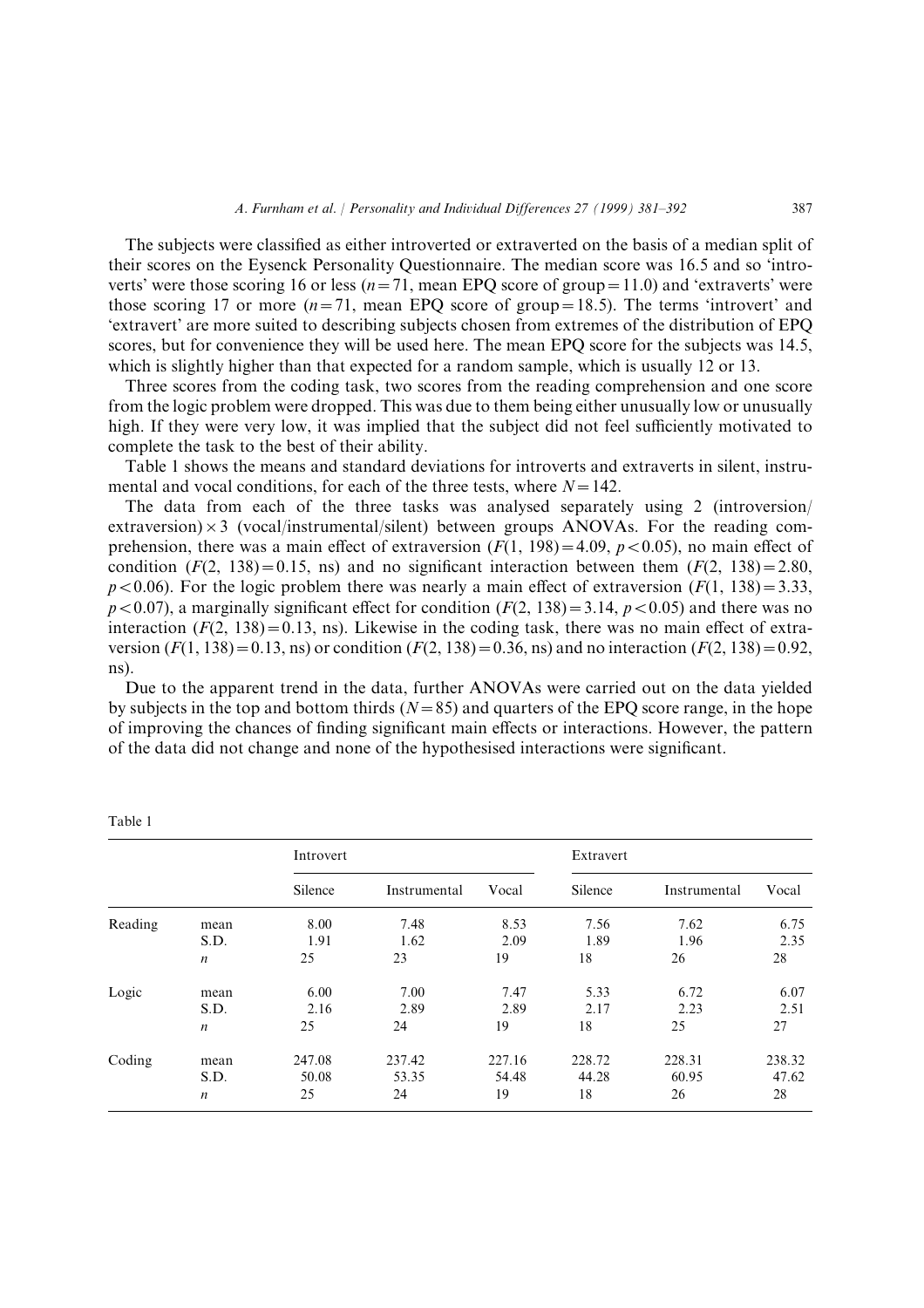#### 277 388 A. Furnham et al. | Personality and Individual Differences 27 (1999) 381–392

A Pearson's correlation revealed that there was a significant correlation between scores on the EPQ and the frequency with which the individuals reported to listen to music whilst studying,  $r=0.44$ ,  $p<0.01$ . Frequency of music listening increased as scores showed increased high extraversion. An independent t-test showed that there was a significant difference between introverts and extraverts with respect to how often they listen to music whilst working,  $t=2.48$ ,  $p<0.02$ , which indicates that extraverts listen to music more often than introverts. Further, self-rating of how distracting they found the vocal and instrumental music, there were differences between the two personality types. A related samples  $t$ -test showed that for introverts, there was a significant difference between their ratings for the two types of music,  $t=2.38$ ,  $p<0.025$ , with vocal music being rated as more distracting. The extraverts however, did not rate the vocal and instrumental music as being significantly different in terms of its capacity to distract. Independent t-tests showed that introverts and extraverts did not give distraction ratings for the vocal music which were significantly different and this was also true for the instrumental music. Overall,  $91.02\%$  of the subjects reported that they listened to music whilst they studied.

## 3.1. Discussion

The aim of this experiment was to explore the effects that vocal and instrumental music have upon the performance of introverts and extraverts on three different tests and to silence. For the sample of 142 pupils, it was seen that there were few significant main effects of background noise condition upon test performance, meaning that the music neither significantly enhanced nor significantly impaired test scores of the subjects beyond those achieved in silence. There was an interesting condition effect in the logic task. This finding supports the previous findings of Smith  $(1961)$  and of Sogin  $(1988)$ , who both found that musical stimulation had only a marginal effect on task performance. The results yielded a few significant main effects of personality. There was one significant and one near significant ( $p < 0.07$ ) effect. In both instances, extraverts did better than introverts, which may be the result of group testing. This finding supports the work of Furnham et al. (1994), Furnham and Bradley (1997) and Furnham and Allass (in press), who similarly found personality to have few significant effects on test performance. However, the data from the three tests showed that there were no significant interactions between personality and background noise condition, as predicted. Previously, the reading comprehension task used in this study has produced significant interactions between the dimension of introversion/extraversion and background noise (Furnham  $\&$  Bradley, 1997), but this effect was not fully replicated in this present study, though the interaction was very nearly significant  $(p<0.06)$ . Further, this result does not lend support to the Eysenck (1967) theory of personality.

Despite the lack of significance on the statistical analysis of the test scores, it can be seen from Table 1 that there is an apparent trend in the data which supports the Eysenck  $(1967)$  theory. The performance of the introverts on the reading tests is consistently impaired by the introduction of music into the experimental setting, and conversely, the performance of the extraverts is enhanced by the music. On the reading comprehension, introverts' performance was impaired further by the addition of vocals to the background music and for extraverts, their performance was improved by this factor. This effect, although not significant, appears to support Eysenck's theory of personality; the music is an arousing stimulus and has increased arousal levels in the subjects. For the introverts, this arousing stimulus has pushed them over their optimal arousal level for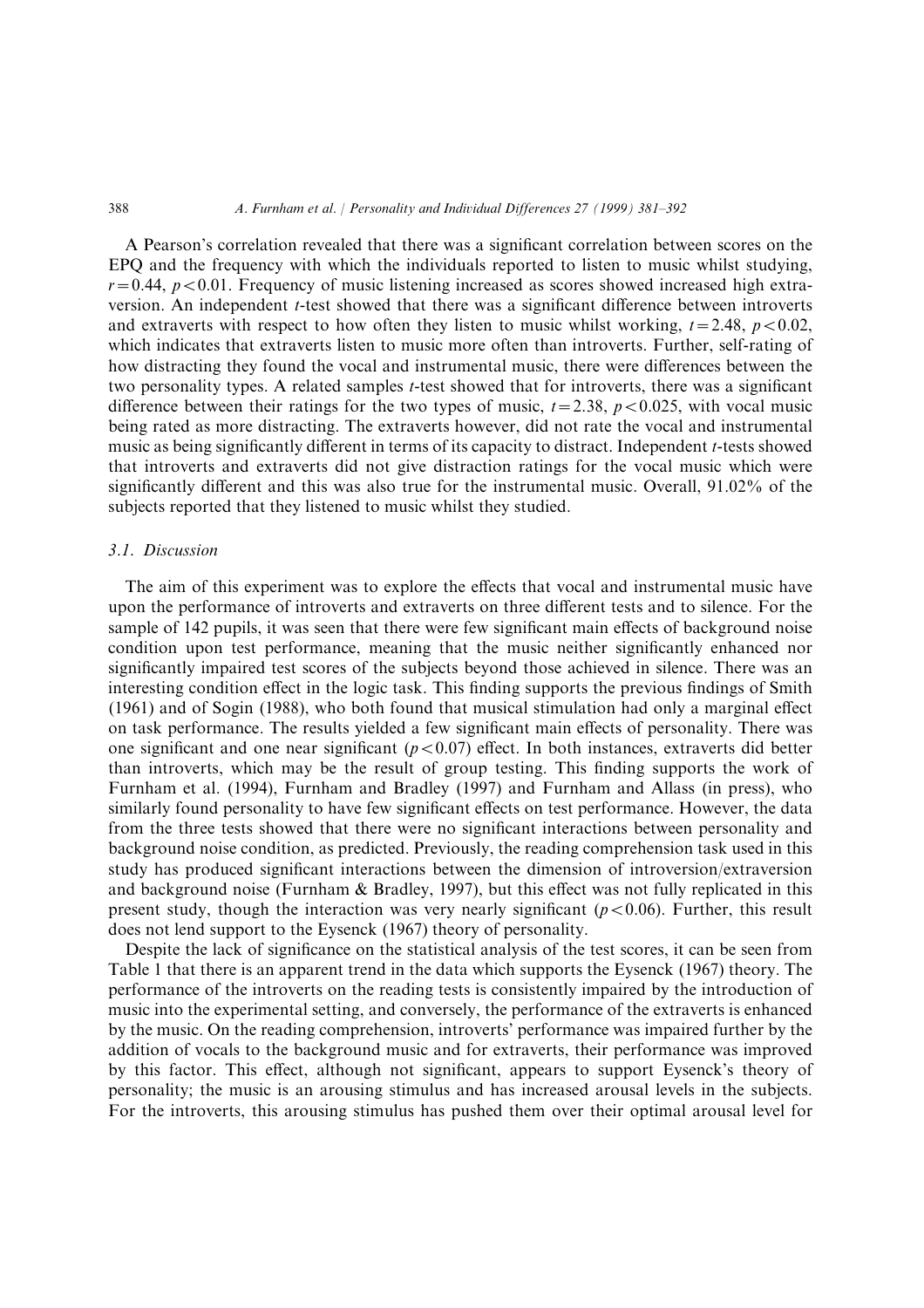performance\ leading to a deterioration in tests scores and conversely for the extraverts\ the arousal caused by the music has moved them closer towards their optimal arousal level which has led to an improvement in their performance.

It was thought that the addition of vocals to the music would amplify the effects on performance produced by the instrumental music. This was the case for the introverts completing the coding difference, where their performance declined slightly by the addition of vocals, but there was a mixed pattern between types of music for the other two tasks. On the other hand, on the coding test, extraverts performed better with vocal compared to instrumental music, but on the other two tests, scores in the vocal music group were lower than in the instrumental group. It was anticipated that scores in the instrumental and vocal conditions could be explained in terms of the arousal produced by the two music types. The instrumental music may have increased arousal levels in the introverts and the extraverts to the extent that their performance on the tests was impaired and enhanced respectively. The added vocals may not have increased the music's capacity to arouse to any great extent, as expected, and so this could explain why performance on the tests carried out in the presence of instrumental music was not very different to that on the tests completed in the vocal music condition[ The test performance of the introverts in the instrumental and vocal conditions did not reflect their opinions of these music types, as they reported that the vocal music was significantly more distracting than the instrumental. The post test questionnaire also revealed a positive correlation between EPQ scores and the frequency with which the individuals listened to music whilst studying\ showing that the extraverts listened to music more often than the introverts. This supports the findings of Campbell and Hawley (1982) and Furnham and Bradley  $(1997)$ , who found that extraverts actively seek out environments which are arousing, where the arousal takes the form of social or musical stimulation.

The lack of significant results from the ANOVA tests could be accounted for, at least partly, by the manner in which the subjects were split into 'introvert' and 'extravert' categories. This was done by means of a median split and so consequently, high scoring introverts would have behaved similarly to low scoring extraverts. This method may have greatly increased the 'noise' in this experiment. In recognition of this, further ANOVAs were carried out on the scores yielded by subjects whose EPQ scores were within the extreme thirds or quarters of the EPQ distribution. However, this did not change the results.

Clearly there are three major factors in the research: individual differences; the nature and type of the distracting stimulus (music) and the task being performed. Inconsistencies in the research results are frequently a result of not having comparable data. To demonstrate a personality  $\times$  condition interaction, which is the focus of the paper, it seems one needs clear individual differences; highly distracting music (complex, familiar) and a task involving considerable attention and processing. Another relevant factor is the conditions. This study used group testing conditions.

The classrooms in which the experiment took place were not free from distraction: continuous waist-high windows formed 2 of the 4 walls of each of these rooms, through which the subjects were able to see and hear activity in the rest of the school, especially on the games field. Further, despite the subjects being randomly allocated to the testing rooms, subjects did know each other within the groups and naturally chose to sit with each other. The effects of the windows and the presence of their friends may have had the effect of arousing the subjects, and so effects on test performance would have also included the effects of the arousing environment. The extraverts would have been enhanced by the environment in all three conditions meaning that their 'silent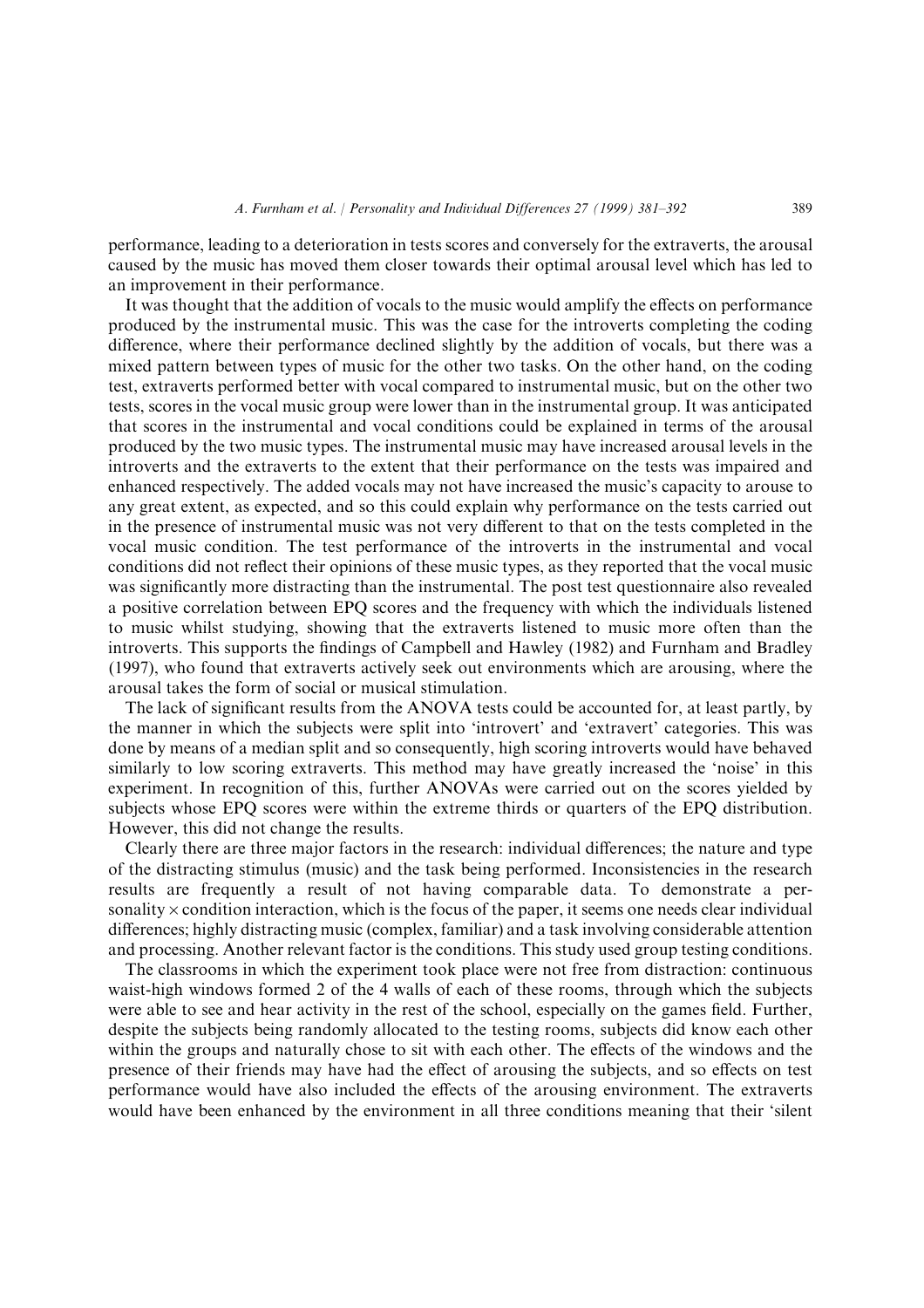#### 290 A. Furnham et al. | Personality and Individual Differences 27 (1999) 381–392

performance' may have been better than it should have been. Likewise for the introverts, their performance may have been impaired in all conditions\ with their performance in the silent conditions been worse than it should have been had the testing environment been less distracting. Furnham et al. (1994) did individual testing using TV distraction and found a clear interaction effect.

It is also possible that other personality or individual differences factors, for example conscientiousness, need for achievement or intelligence, may come into play to various degrees in this type of experiment and they may have their own effects on performance which may interact with the background noise. Subjects were streamed for ability so it is unlikely that intelligence played a role, but other individual difference factors may have affected the outcome. The EPO also measures the degree of neuroticism and psychoticism in the individual's personality, as well as a measure of social desirability, or how much they want to appear to be 'socially acceptable'. It may be an idea in future studies to measure these variables for each subject and to co-vary them out in the statistical analysis of the data, so that they do not contribute to any effects seen. Furnham et al.  $(1994)$  did indeed do this, but found neuroticism and lie scores had no effect on the significant interactions.

A further explanation for the lack of significant interactions between the variables of personality and background noise could be the music selected (North  $\&$  Hargreaves, 1997). The choice of music was restricted by the relatively narrow range of tracks commercially available which have both instrumental and vocal versions. Tracks which were likely to be very familiar to the subjects were avoided, but the resulting tracks still would have been reasonably well known to the age group which carried out this experiment. As Hilliard and Tolin (1979) found, familiarity with a musical track leads to improved performance on tests carried out in its presence, perhaps because if it is well known then it is easier to disregard. It is likely that some of the subjects would have been more familiar with the chosen tracks than others and so this would have affected the results. Extraverts, for example, seek musical stimulation more often than introverts (Furnham  $\&$  Bradley, 1997) and so they may be more likely to have come across the tracks used. To remedy this situation, in future experiments it may be wise to use novel musical stimuli, which have been produced for the sole purpose of the experiment, rather than to use widely available pre-recorded material.

On a final note, most (around  $90\%$ ) of the subjects in this experiment reported that they listened to music whilst studying at home (although in future we should perhaps ask what sort of music and what sort of study tasks). This contrasts with the findings of Cantril and Allport (1935), who reported that at that time, only  $68\%$  of students listened to music when working. This lends support to the idea that being able to listen to music in the home, or indeed in any study environment, has become a more affordable and a more available option for many more people and so it is perhaps more important than ever to unravel the exact nature of effects that it can have on task performance.

## References

Belsham, R. L., & Harman, D. W. (1977). Effect of vocal versus non-vocal music on visual recall. Perceptual and Motor Skills, 44, 857-858.

Campbell, J. B., & Hawley, C. W. (1982). Study habits and Eysenck's Theory of Extroversion–Introversion. Journal of Research in Personality, 16, 139-146.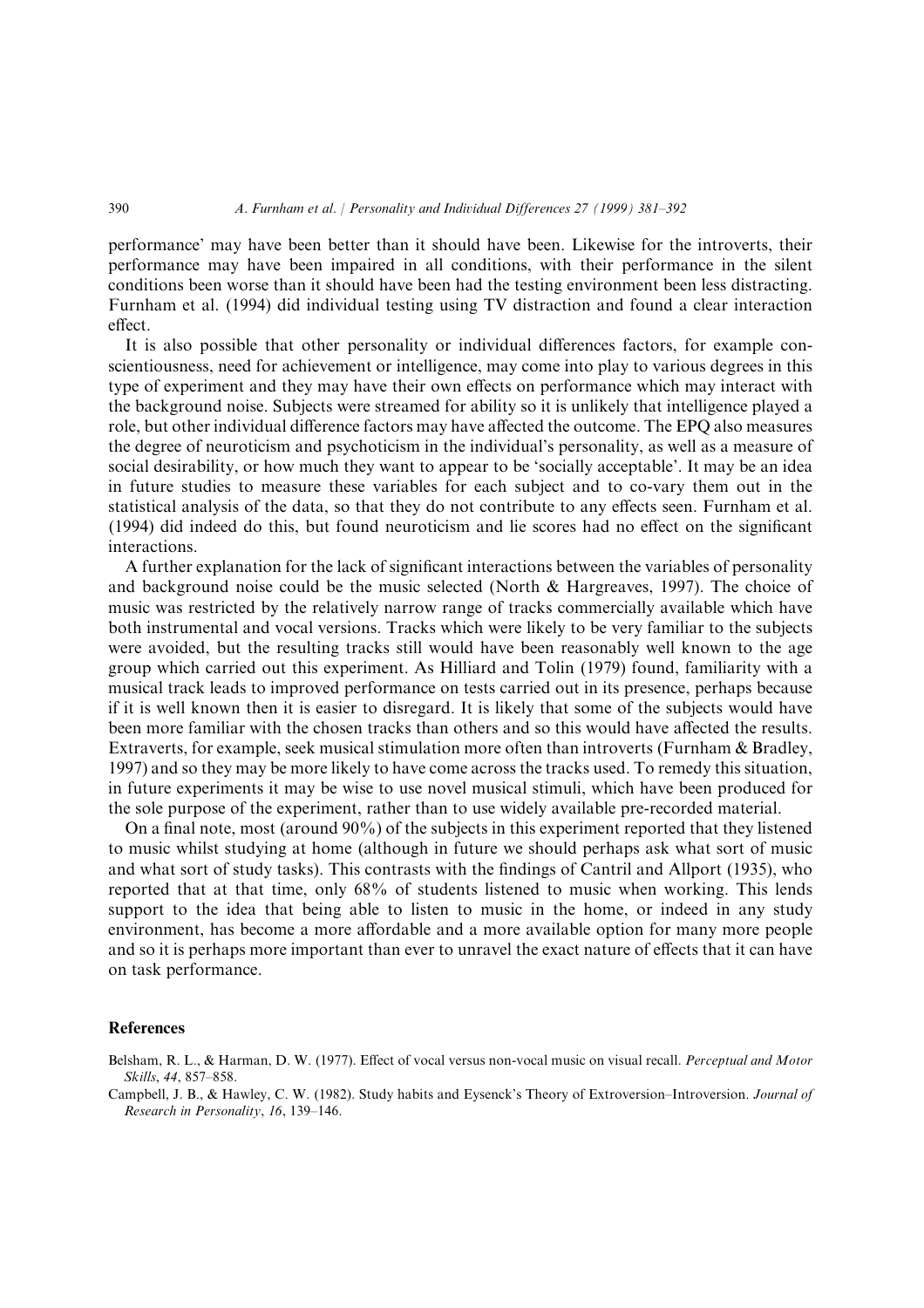- Cantril, H. & Allport, G. W. (1935). The psychology of radio. New York: Harper and Brothers.
- Daoussis, L., & McKelvie, S. J. (1986). Musical preferences and effects of music on a reading comprehension test for extraverts and introverts. Perceptual and Motor Skills, 62, 283-289.
- Eysenck, H. (1967). The biological basis of personality. Springfield, IL: Thomas.
- Eysenck, H. & Eysenck, S. (1975). The Eysenck Personality Questionnaire. London: Hodder and Stoughton.
- Fogelson, F. (1973). Music as a distracter on reading-test performance on eighth grade students. Perceptual and Motor Skills, 36, 1265-1266.
- Fox, J. G. (1971). Background music and industrial efficiency: a review. *Applied Ergonomics*, 2.2, 70–73.
- Fox, J. G., & Embrey, E. (1972). Music: an aid to productivity. Applied Ergonomics, 3, 202–205.
- Freeburne, C. M., & Fleischer, M. S. (1952). The effect of music distraction upon reading rate and comprehension. Journal of Educational Psychology, 43, 101-110.
- Furnham, A. & Allass, K. (in press) The influence of musical distraction on the cognitive performance of extraverts and introverts. European Journal of Personality, in press.
- Furnham, A., & Bradley, A. (1997). Music while you work: the differential distraction of background music on the cognitive test performance of introverts and extraverts. Applied Cognitive Psychology, 11, 445–455.
- Furnham, A., Gunter, B., & Peterson, E. (1994). Television distraction and the performance of introverts and extraverts. Applied Cognitive Psychology,  $8,705-711$ .
- Gray, J. (Ed.) (1964). Pavlov's typology. Oxford: Pergamon.
- Henderson, M. T., Crews, A., & Barlow, J. (1945). A study of the effects of music distraction on reading efficiency. Journal of Applied Psychology, 29, 313-317.
- Hilliard, M. O., & Tolin, P. (1979). Effect of familiarity with background music on performance of simple and difficult reading comprehension tasks. Perceptual and Motor skills, 49, 713-714.
- Houston, B. K., & Jones, T. M. (1967). Distraction and Stroop colour-word performance. Journal of Experimental  $Psychology, 74(1), 54–56.$
- Jones, D. M., Miles, C., & Page, J. (1990). Disruption of proof-reading by irrelevant speech: effects of attention, arousal or memory?. Applied Cognitive Psychology, 4, 89-108.
- Kiger, D. M. (1989). Effects of music information load on a reading comprehension task. Perceptual and Motor Skills,  $69.531 - 534.$
- Kjellberg, A., & Sköldström, B. (1991). Noise annoyance during the performance of different non-auditory tasks. Perceptual and Motor Skills, 73, 39-49.
- Konz, S. (1962). The effect of background music on productivity of two different monotonous tasks. Paper to Human Factors Society. New York.
- Martison, T. H. (Ed.) (1992). Graduate admission tests, practice papers for applicants. Arco Academic Test Preparation Series.
- McGehee, W., & Gardner, J. E. (1949). Music in a complex industrial job. Personnel Psychology, 2, 405–417.
- Milliman, R. E. (1982). Using background music to affect the behaviour of supermarket shoppers. Journal of Marketing,  $46.86 - 91$
- Milliman, R. E. (1986). The influence of background music on the behaviour of restaurant patrons. Journal of Consumer Research, 13, 286-289.
- Morgenstern, S., Hodgson, R. J., & Law, L. (1974). Work efficiency and personality. Ergonomics, 17, 211–220.
- Murrell, K. F. H. (1962). Operator variability and its industrial consequences. International Journal of Production Research, 1, 39–55.
- North, A. C., & Hargreaves, D. J. (1997). The musical milieu: studies of listening in everyday life. The Psychologist,  $July, 309-312.$
- Parente, J. A. (1976). Music preference as a factor of music distraction. Perceptual and Motor Skills, 43, 337–338.
- Perrewe, P., & Mizerski, R. (1987). Effect of music on perceptions of task characteristics. Perceptual and Motor Skills,  $65.165 - 166$
- Rauscher, F. H., Shaw, G. L., & Ky, K. N. (1993). Music and spatial task performance. Nature, 365, 611.
- Salamé, P., & Baddeley, A. (1989). Effects of background music on phonological short-term memory. Quarterly Journal of Experimental Psychology,  $41A$ , 107-122.
- Salamé, P., & Baddeley, A. (1990). The effects of irrelevant speech on immediate free recall. Bulletin of the Psychonomic Society, 28(6), 540–542.